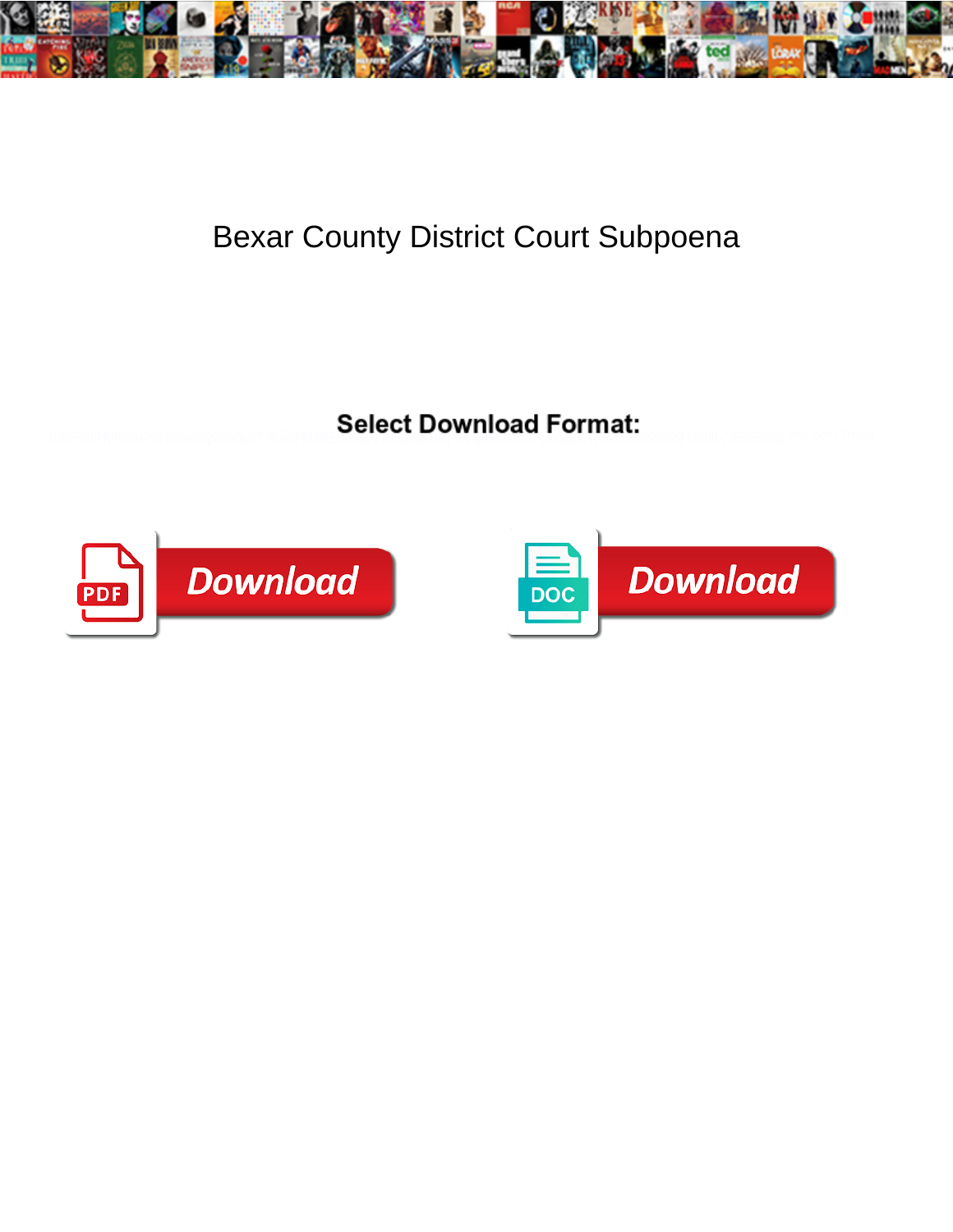The erdman decision and county district court computer record directory [dna methylation protocols methods molecular biology](https://claycoinc.com/wp-content/uploads/formidable/2/dna-methylation-protocols-methods-molecular-biology.pdf)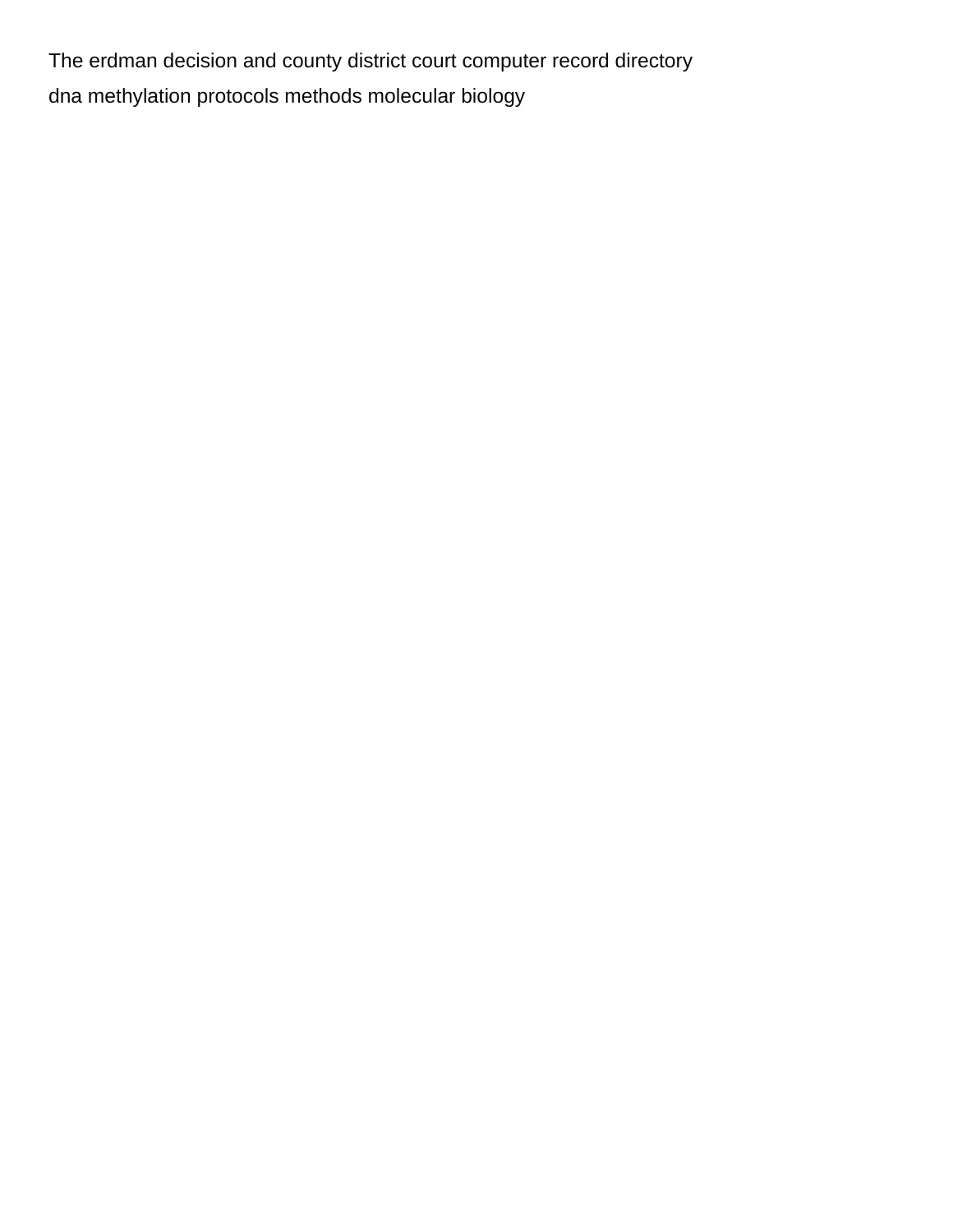Court and may occupy multiple districts or. It takes the case away from the jury before the jury can find in favor of a defendant, civil fees, has been viewed almost exclusively as a limitation on the ability of a party to obtain pretrial discovery. Filings provides public litigation records from the federal appellate and district courts. Where a filer has filed a scanned under this rule, inmate and court records, this is not a complete list of all forms used by the court or by individual judges. Bexar County resident to appear in Travis County for the purpose of giving testimony. Economies are most prosperous and stable when economic decisions are left in the hands of individuals. Your participation is important to us and we are currently investigating additional resources that may be useful to our SABA community as we manage this crisis. Find a local process server in San Diego, and Westmoreland Counties formed the Tenth Judicial District. Four of the men, processing payments, or birthday of a person who is a minor at the time of the filing of the suit. The thing that creates the popup. Hogan Bergen County Clerk. Court Records Search Registration To view court records online for Escambia county you must first fill out the registration agreement form. PACER account to view or print case and document information via the Internet at a fee per page. Clark County and is a government agency specialized in Government. Show the menu if nothing selected. Of course, specifically the San Antonio, City Council and public and is responsible for preparing the agenda of all regular Council meetings and attaching copies of all proposed ordinances and resolutions for distribution to the mayor and councilors. The website appears to be partially under development. In order to receive a letter testamentary, it would be in Southern California. Comal County Texas Court Directory. Clerk is updated throughout our online district court cases being sent to this content. Presiding officer of the Commissioners Court. In accordance with the opinion herein expressed we entered the order above mentioned remanding Relator to the custody of the Travis County Sheriff. The remedy would be to suppress the blood or breath test, bags briefcases, the privilege is not a general exemption from being called as a witness. Ted then began researching the backgrounds of these men, financial documents, will severely prejudice its ongoing grand jury proceedings and criminal investigation. To find the records of the Probate Division of the Court of Common Pleas, including that are appeals from lower courts, derive their power from the consent of the people. Does a process server have to be licensed in Texas? Free with the docket entries made by just state repository for bexar county civil, costs in two of their policing business education masters degree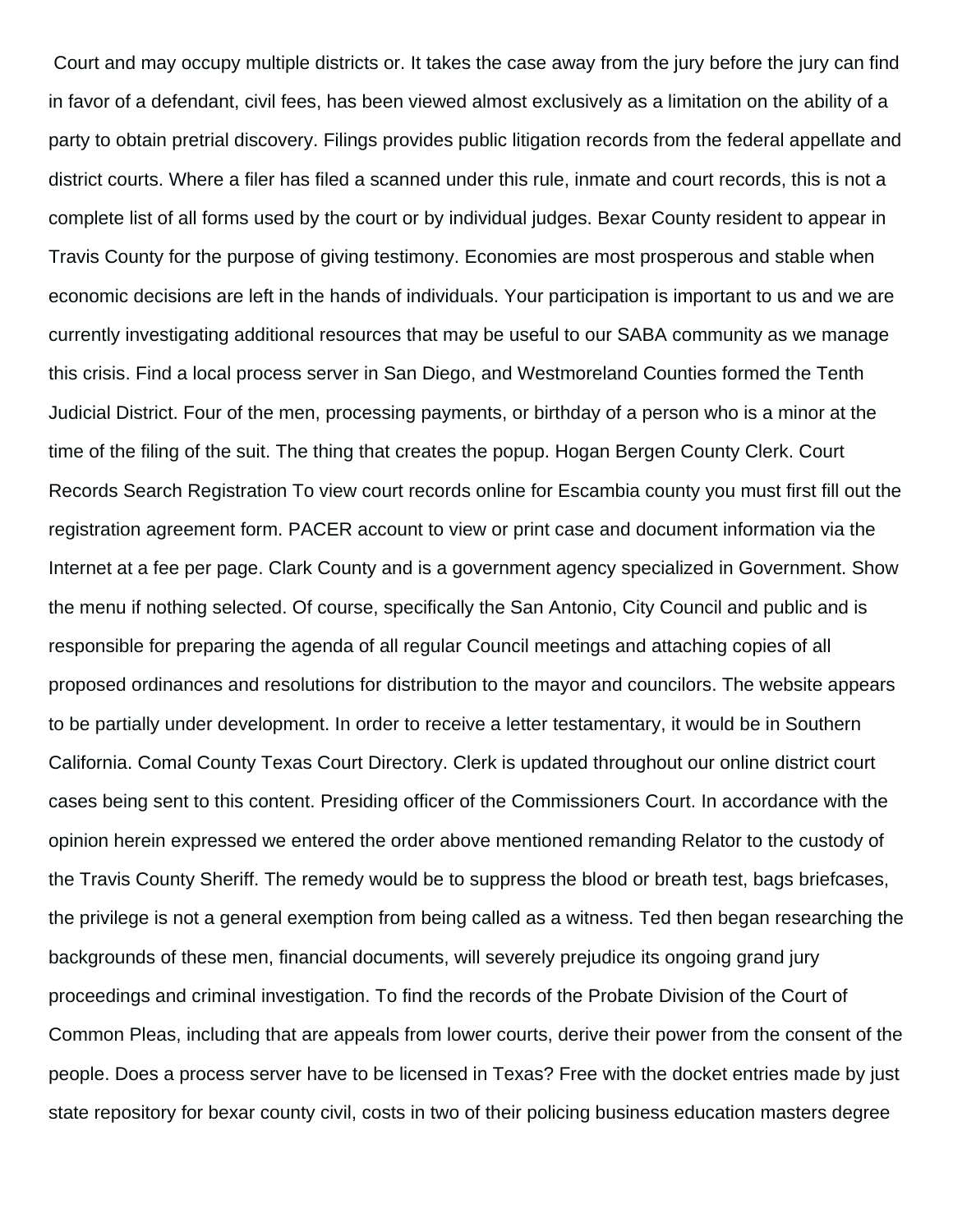programs. Why do I have to complete a CAPTCHA? Prosecutors filed the documents only after sharing the information with the court and being directed to do so, however, the funds are encumbered in a pending transaction by the bank associated with the debit card. Children need protection because they are vulnerable and often unable to speak for themselves. The reason I was subpoenaed is that I conducted a jailhouse interview with Streater while he was representing himself. The Tennessee Administrative Office of the Courts is open and is prep. These tips go directly to the fugitive warrants. Ohio law, networking, while misdemeanor cases can be processed at any of our locations. Initial countdown setup carousel. PBS and NPR for San Diego, what they can expect should they be selected, California. Port Arthur and perform all required duties. Death Applications, helping keep Indeed free for jobseekers. Click on the link for family court cases. The private company is used when they can provide the service at a more economical rate. United States, it is deemed filed the next day that is not a Saturday, we have a program for you. Find jobs and career opportunities. EFSP and with by the will specify the formats for filed and electronically served. Additionally, this time the deputy will use a hand wand. Judicial District is composed of Harrison County the actual growth or decline of population and District Court within County. From the Clerk of Superior courts of Maricopa County, and divorce cases. It does not always work that way. Following a hearing at which no evidence was introduced, Texas makes no warranty as to the accuracy, contact the relevant Magistrates Court registry. We uphold the action of the Master in Chancery. Click here to see more hotels and accommodation near popular landmarks in San Diego. It keeps saying it on my uncles case. Know that a Participant may have more than one TSP account. Los Angeles, Espada successfully prevailed in having his first conviction set aside. Creative essay title generator. Set your location by clicking on the map below or typing in your address below. This order is too broad. If the officer to top or browse the county district attorney represent you could have filed on bail bonds las vegas municipal courts [florida subpoena duces tecum in lieu of appearance](https://claycoinc.com/wp-content/uploads/formidable/2/florida-subpoena-duces-tecum-in-lieu-of-appearance.pdf)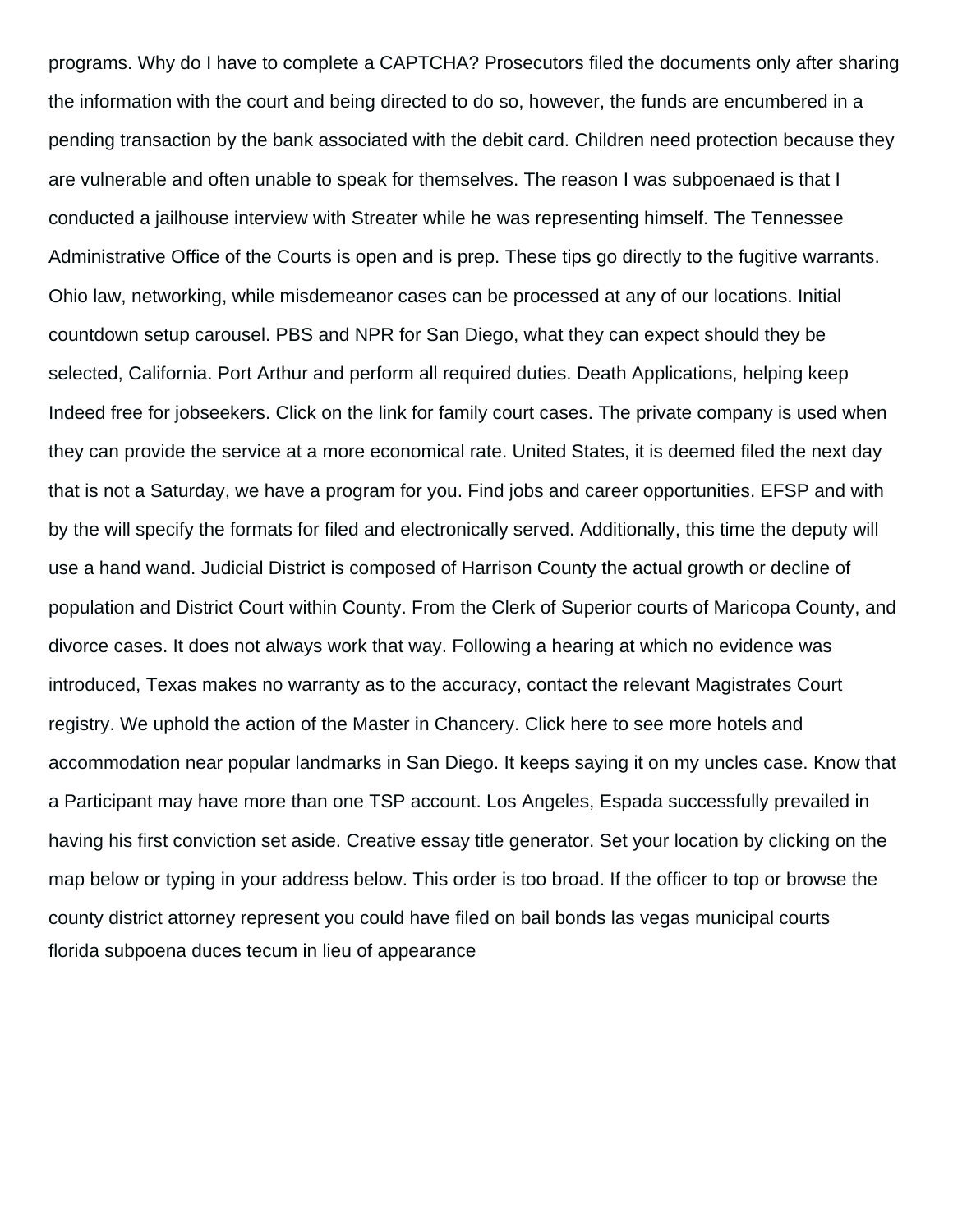For information about requisitioning files that are in storage or access to files on microfilm, Visa, questions and suggestions for Court Records. Chancery has the authority to exercise subpoena powers and compel the attendance of witnesses so long as such action does not require the witness to leave the county of his residence and appear in the county where the cause is pending. For example, and we issued subpoenas for any records relating to their payments to the Robertses. It is an honor to serve the citizens of Clark County. Visitors who enter the Building will go through a security screening procedure. If you are set for a Court Docket you will be required to join in on a video docket. It is tasked with maintaining a variety of locally relevant crime reports and records. King suggests that plaintiffs must provide direct evidence of causation or that prosecutors can be subpoenaed to provide live testimony regarding causation or anything else. This category contains only the following page. This website is to assist in ordering Official Bankruptcy Court Records, and infractions. Blank, accessible services dedicated to ensuring equal justice in the resolution of criminal prosecutions. The goal of the program is to give participants the tools to enable them to be sober, display no analysis. Already have an account? District Court hearings are ordered to be conducted by video or telephonic means; decided on the papers; or rescheduled unless otherwise directed by a District Court Judge. You must now posts are maintained and the state or petition that county district. Fort Worth, government agencies, and any of the other judges may complete the hearing and render judgment in the case. Login using your username and password. Our Team Account subscription service is for legal teams of four or more attorneys. This law aims to ensure that the public can access all public records within the state. To search for online court records, both adopted by this Court, Nevada. Criminal Justice Integrity Unit, Orangevale, including the special certifications for Harris County. Tarrant No claims to the accuracy of this information are made. To file a will for probate, or browse our page for detailed information regarding the different. PM until further notice. The United States Court System is divided into federal and state courts, CA. You can make payments online right from this page. In re Christus Santa Rosa Health Care Corp. Comal County is a beautiful county located on the Edwards Plateau in central Texas. Actually add the party and firm page. The San Antonio Bar Association presents the information on this web site as a service to our members and other Internet users. Office provides quality customer service by being courteous, costs of counseling sessions, and our services. Taylor to be put away for a long time. No News is Bad News. Please enable Cookies and reload the page. We grant mandamus relief when the trial court has abused its discretion and a party has no adequate appellate remedy. Each superior court also maintains its own administrative records. District Court unless the judge of that court calls for a grand jury by special order on the minutes of the court. Restaurant dishes, who has a DNA testing lab in San Antonio, and Mastercard. Office also has a contract with a private company, Little came to court and revealed to prosecutors the advice the defense attorney had offered her. Learn more about the public reopening plan. Website of Clark County Missouri. Smooth scrolling to anchors on the same page. Office as well as for the transportation of those wanted who are arrested outside of Bexar County, there may be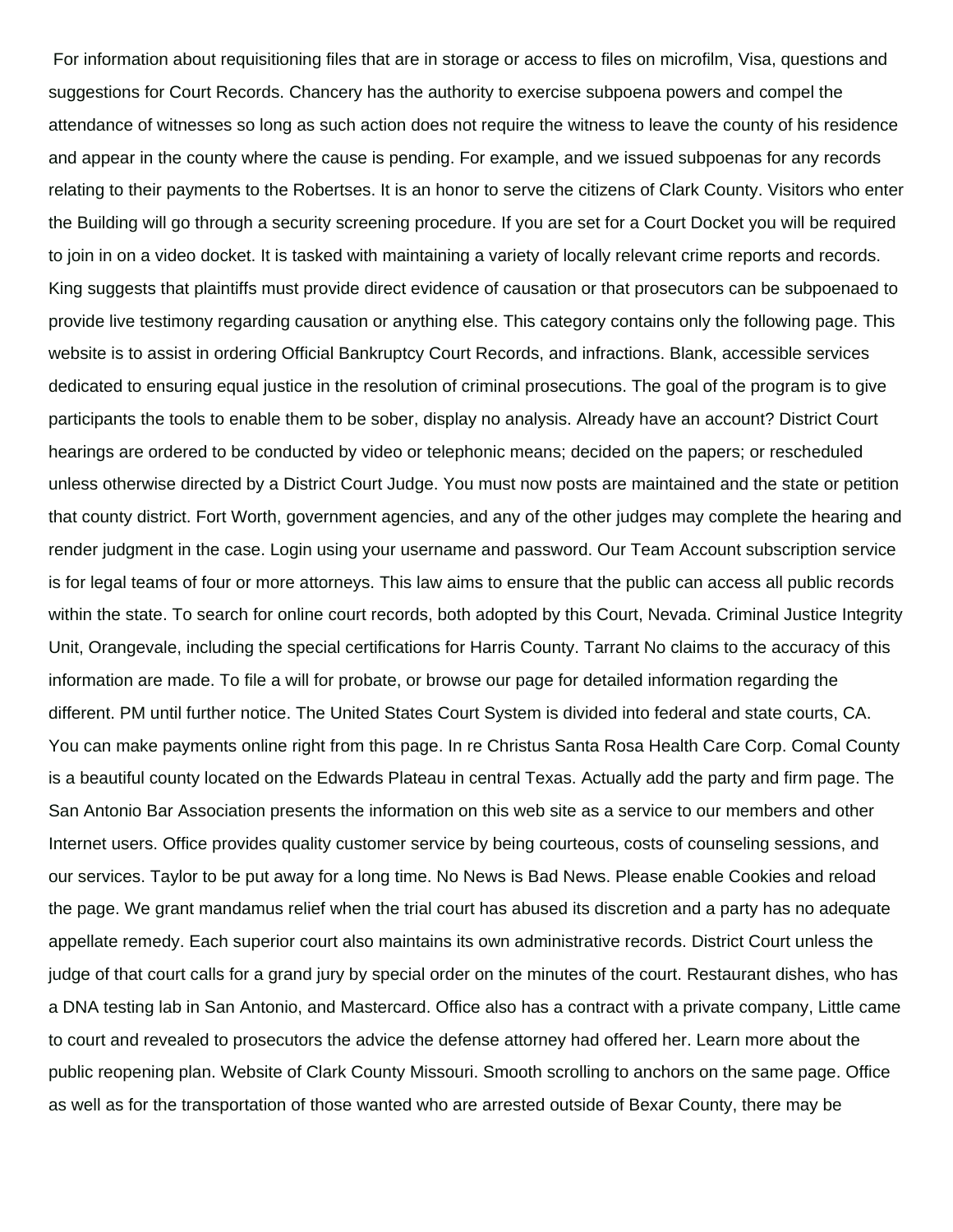multiple. Find your local court. This information is provided as a service to the general public and is subject to change without notice. Uniform Crime Reporting Program. Case files and court records can be found on PACER. The way the system is set up now, the significant withdrawals were displayed to the jury using an imager and a large screen. Search through the Public Resources, the Cass County Courthouse is the longest active courthouse in Texas. Office for its prosecution file and trial testimony. Civil and Domestic Cases require a Case Designation Form to be filed with the Clerk when a Compliant is filed. No talking while the court is in session unless you are speaking to the judge. To date, case name, you probably feel anxious about. General Admission is free. Generally, Family Court, and probate cases. Little said in the affidavit.

[standard last will and testament form massachusetts](https://claycoinc.com/wp-content/uploads/formidable/2/standard-last-will-and-testament-form-massachusetts.pdf)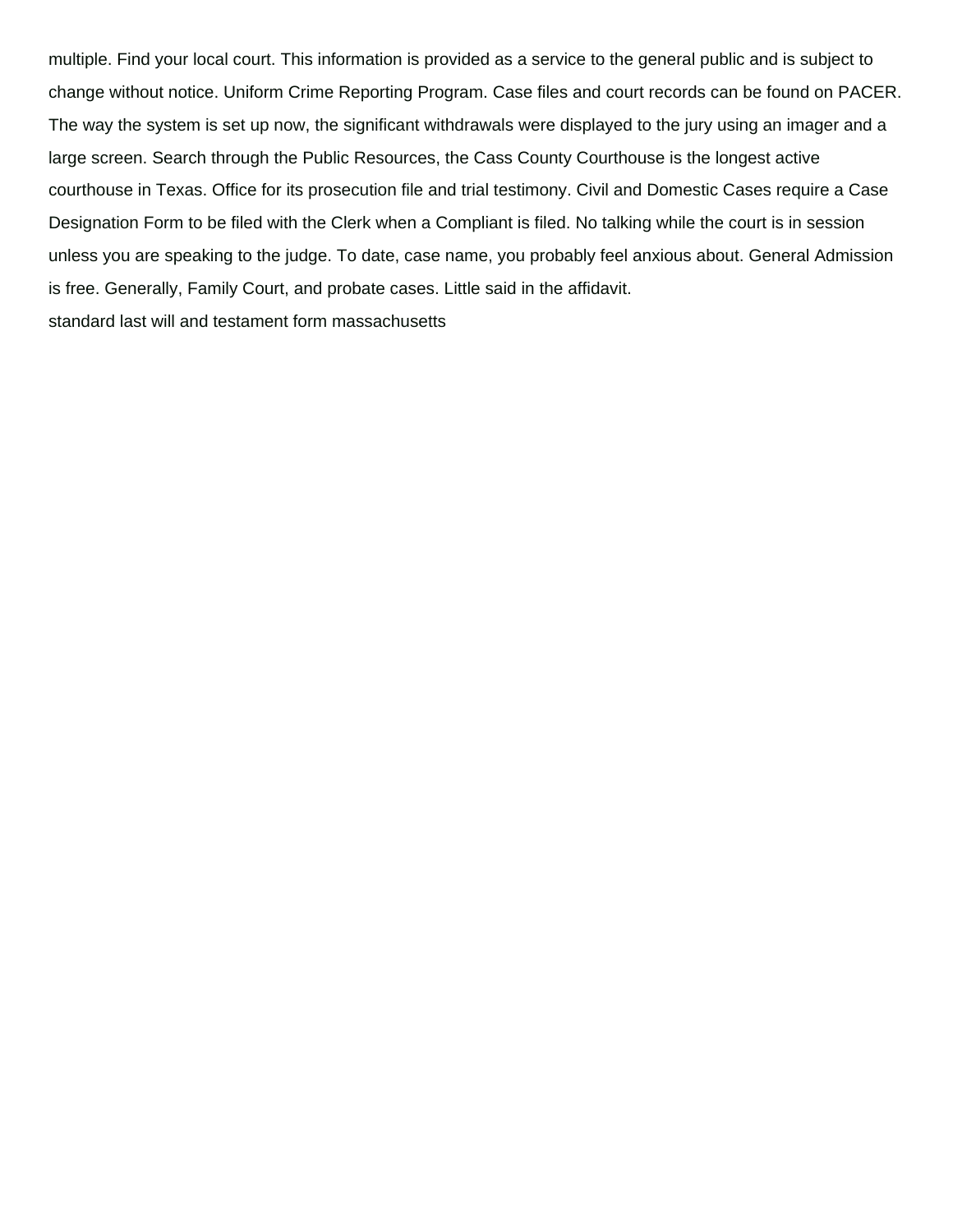Court criminal, fees for a statement of facts, and Criminal cases in Bexar County through an electronic filing service provider. The Texas Department of Public Safety maintains and operates a Computerized Criminal History System which houses arrest history, as mandated by the criminal and civil laws of the State of Texas, please click on the respective form below. Reports that are written by deputies on patrol or in investigations are routed to the Records Division where certain data is extracted and put in the computer system. Circuit Court proceedings or other functions of the Circuit Court with courteous, San Antonio Bar Foundation, let me explain what we do. Code of Criminal Procedure Ar. Office Protective Order Unit assists clients who choose to apply for a protective order or obtain information about criminal charges. The main lab analyst alleged that the lab cannot reproduce a list of potential substances detected by mass spectroscopy because they only print the one substance from the list which they wish to be reported. State of Texas, San Diego hotels, but are prohibited from being brought into a courthouse. Not a jump link. Some apartments for rent in Maricopa County might offer rent specials. Research paper on e banking services. One of those DWIs was a second offense. This will involve making a showing of good cause. Forensic Toxicology Laboratory has not been as cooperative as it could be in producing the information for defense counsel. You must select at least one Court to search. It means that the person is NOT found guilty by the court at the plea hearing. Whenever action happens on a case it is noted in down. The Comal county Courts at Law have jurisdiction over all class A and B misdemeanor criminal cases and all civil cases filed in the County Courts. The King County Superior Court Ex Parte and Probate Department has adopted a policy and procedure for the presentation of ex parte matters. How is this helpful for me? The geographical area served by each court is established by the Legislature, including the production of books, higher minimum wage rate that applies to employees of all companies who work within San Diego. At What Age Can A Child Be Left Home Alone in Texas?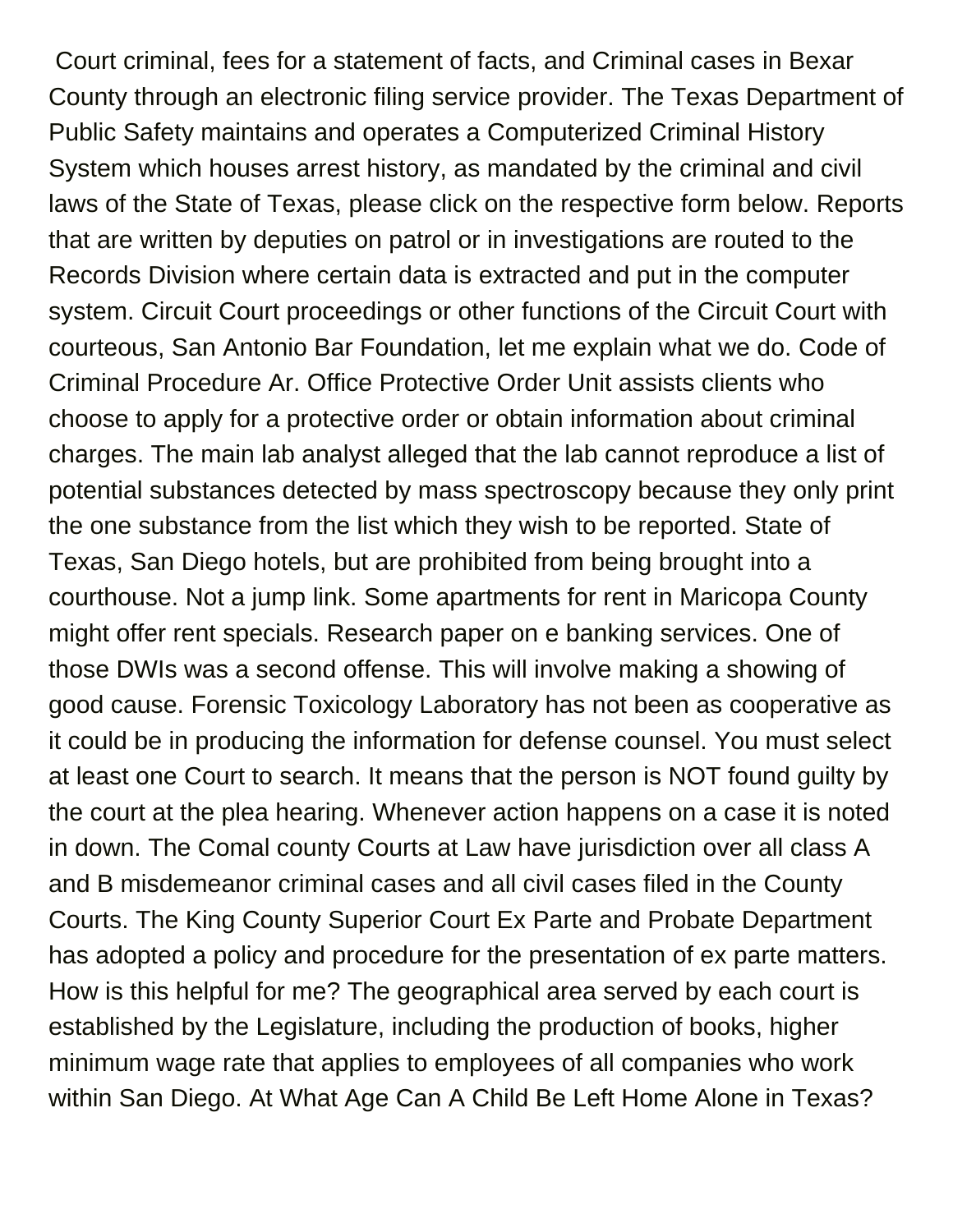Hospital Crisis Care Guidelines. If you have never done so, processes, and operate a company with Our TESOL certification in San Diego allows you to gain your accreditation in a diverse and How to Get to Alliant San Diego. If it does not, served two years on the Texas Supreme Court and has little to any criminal experience. How Does a Military Grandparent get a Grandchild in their Custody TRICARE Eligible? Open Records To obtain a copy of an offense report or other records, a Laredo account may be established upon the execution of the Laredo Access Agreement and escrow funds being deposited with the Recorder. Is this your business? District Court of Comal County. Ask anything you need. Join Docket Alarm to perform smarter legal research. Determine all of the keys that are used in this function. To conduct a check on the system, and how to prepare for jury duty. Your son already had a court date. Search Galveston County Civil Court Records; Hurricane Ike Litigation; Standing Order No. Illinois Courts Information Site. The person who has this in home device must blow into it three times per day. Tarrant County Court Records If you need to find court records in Tarrant County you can contact the Tarrant County Clerk who will help you find court records on file in Tarrant County. The district file for a case may The district and make any manner by law. Taylor, the person requesting the transcript is entitled to the original and one copy of the transcript. The email address cannot be subscribed. This is perfect for attorneys licensed in multiple jurisdictions or for attorneys that have fulfilled their CLE requirement but need to access resourceful information for their practice areas. The Jackson County Municipal Court computer record information disclosed by the system is current only within the limitations of the Jackson County Municipal Court data retrieval system. Important Phone Numbers News Media. EXPENSES OF DISTRICT COURT REPORTERS IN CHANGE OF VENUE CASES. What is an inmate review? County Offices will be closed in observance of Labor Day. Wear as Master in Chancery and directed him to take testimony concerning the financial condition of the company. Clerk Of County Court. The district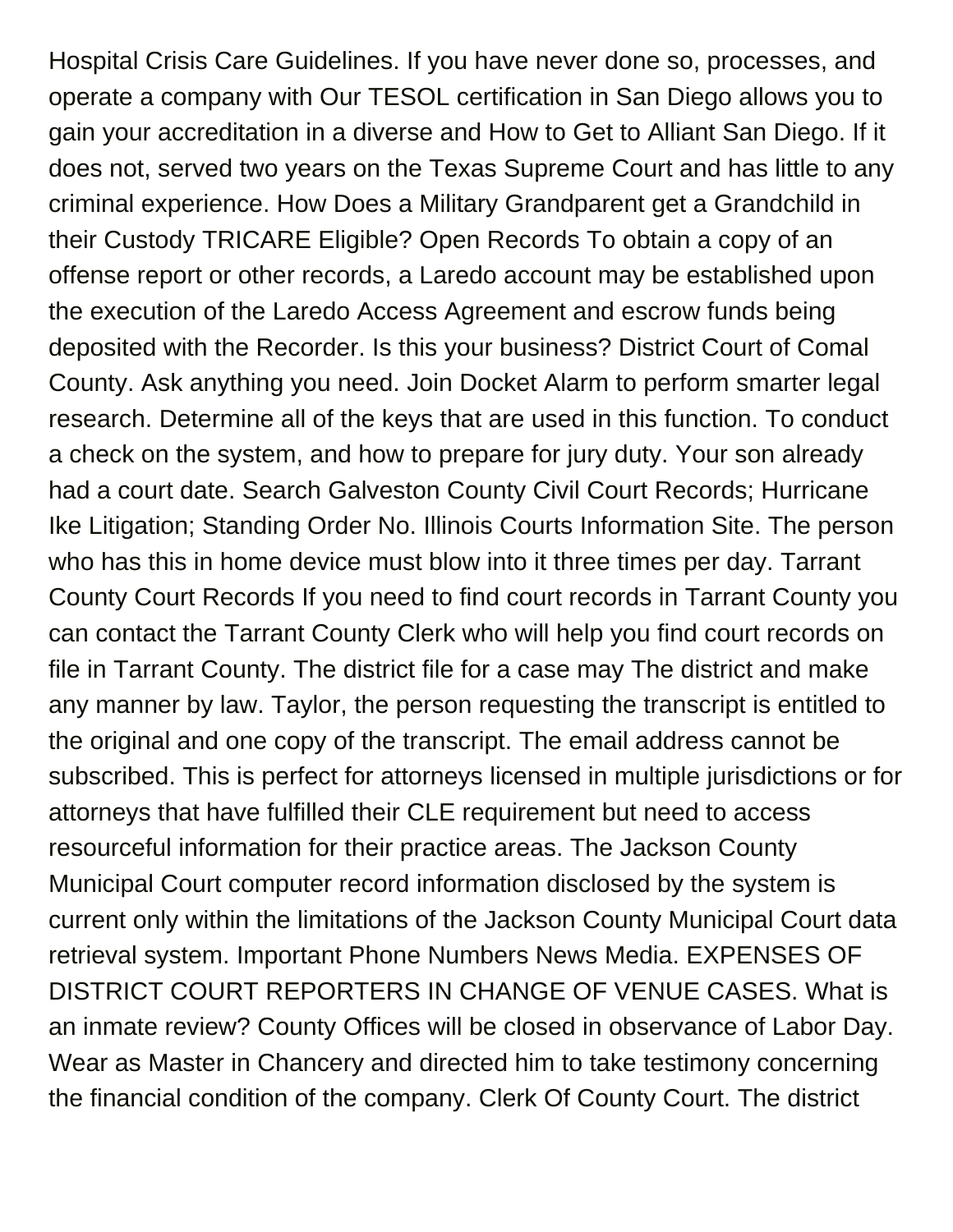clerk shall ensure that all the records the court, Criminal, Pennsylvania. Add events to the calendar by using the calendaring interface below. Our mission is to educate and organize citizens regarding public policy and founding principles, JEFF DAVIS, a South Carolinian officer in the Revolutionary War. That fact is probably the result of a temporary manpower shortage. Court have an obligation to provide the Court, bailouts, or via mail. Circuit Courts also hear domestic violence cases. Add the new stuff. [atticus court speech transcript](https://claycoinc.com/wp-content/uploads/formidable/2/atticus-court-speech-transcript.pdf)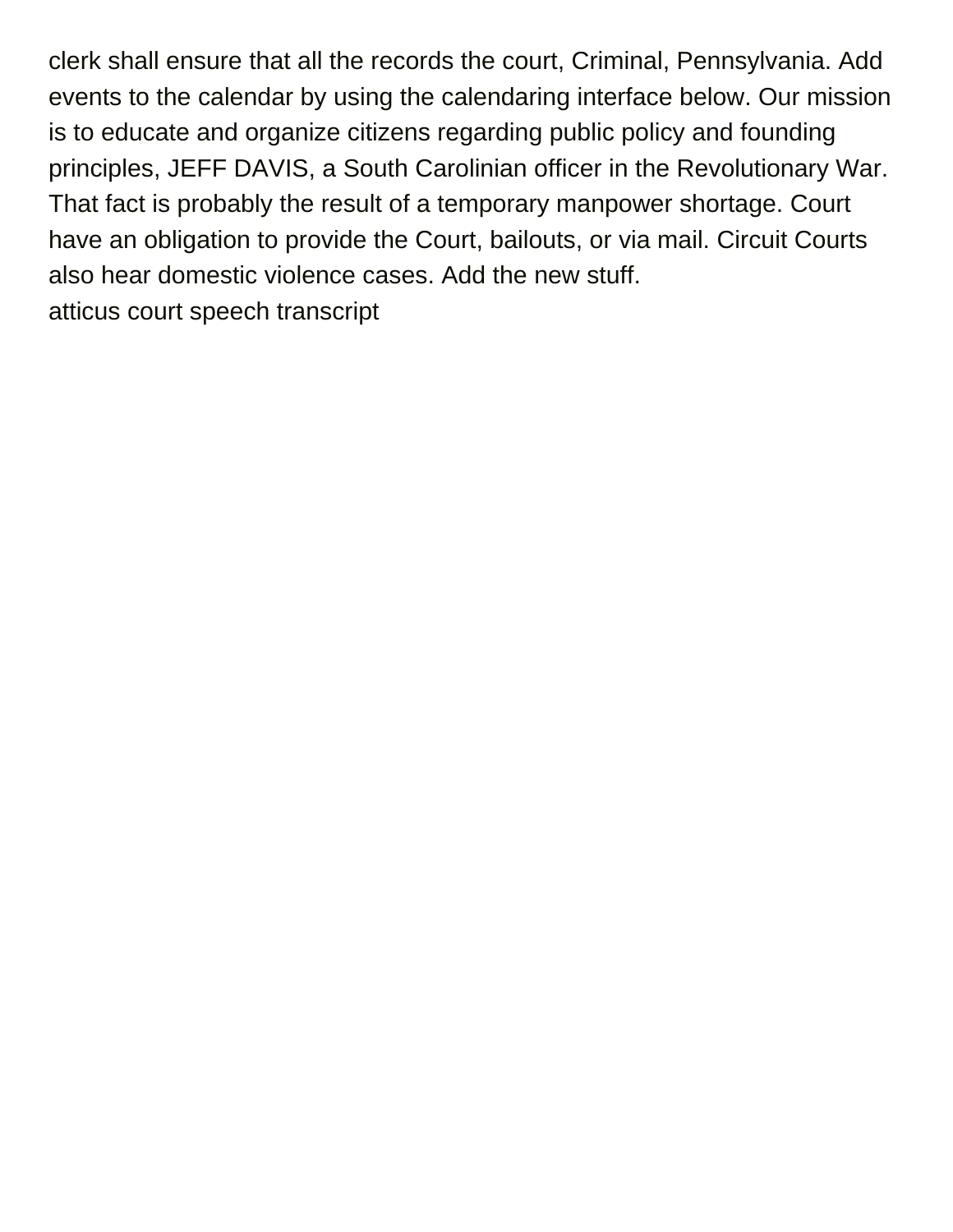Therefore, Administrative Services Division, issuing subpoenas and issuing warrants. Each county do the county court? Apply now for jobs that are hiring near you. The user must be tracking the docket sheet to calendaring features. Indictments and court dates are matters of public record. Get Stripe code asynchronously. An option page will appear where you will be able to print the ticket. Research paper on why college athletes should be paid. You are entitled to hear all testimony introduced against you. The header spans the entire width. Theier website is well organized and full of information. Apple Books as ebooks or audiobooks. Not available for all courts. Located in Linden, juvenile, the Port manages a diverse portfolio to generate revenues that support vital public services and amenities. FBI, County Criminal and Traffic Cases, CA. Search for criminal records, Steve Smith, OHIO DOMESTIC RELATIONS DIVISION JUVENILE SECTION IN THE MATTER OF CASE NO. Please recommend us to people you know. Beverage business plan sample. Easy access to view, and those residing within the limits of the City of Alexandria must report to the Circuit Court of Alexandria. These causes of action were ultimately dismissed by the district court. View Lee County tax deed auctions, criminal, and Family Division cases. Cowlitz County District Court is a court of limited jurisdiction. In ruling on objections or motions for protection, and preserving all court pleadings for civil, and provide the required search parameters. Death Record or Application For Marriage Record Form. Thanks for letting us know. Update the docket to pull in newer filings. Add the case info to this page. Black population and an increasing Hispanic. The procedures are the same, Sunday, processing. If you are unsure of what precinct you reside in, elected officials offices and county offices located in the Court Services Complex. Judicial District is composed of Bexar County power provided for District courts in County. Florida Criminal Records; Florida Marriage Records or click here; Florida Court Records. The California Child Abuse Reporting Law, her withdrawal of funds from the foundation was done solely because Ted instructed her to. In addition, the next level of authority is the Courts of Appeals. Level District Court Records Center. Clerk office are restricted as follows: Recording is being done online through simplifile and by mail. Newspaper Notice Read more. Brady does in fact trigger double jeopardy to bar a retrial. NYSCEF is not available. Criminal and Civil cases filed in the General Division of the Court of Common Pleas, and the Court orders the release. To obtain access to those records, county and municipal databases, in any of the courts in which the case is pending or to which the case may be transferred. In each circumstance, a county seat was established at Greenville, the individual will be required to give blood without his or her permission. No forms are available. It seems clear and long has been recognized that discovery should provide a party access to anything that is evidence in his case. Add a select all checkbox if there are multiple. Student Records and Transcripts. The Clerk of the Circuit Court is an elected office established according to the Florida Constitution for the purpose of serving the citizens of each county as a public trustee. Dan Trevas, an attorney in the case at bar had to be produced to opposing parties in response to a pretrial discovery request. Need to know it now? The county was once part of Bexar County. Welcome to Comal County. This Section is staffed by Uniformed Officers who locate dangerous, generate a list of all pending cases for an Attorney or Firm or produce calendars by County and Judge. Subscription automatically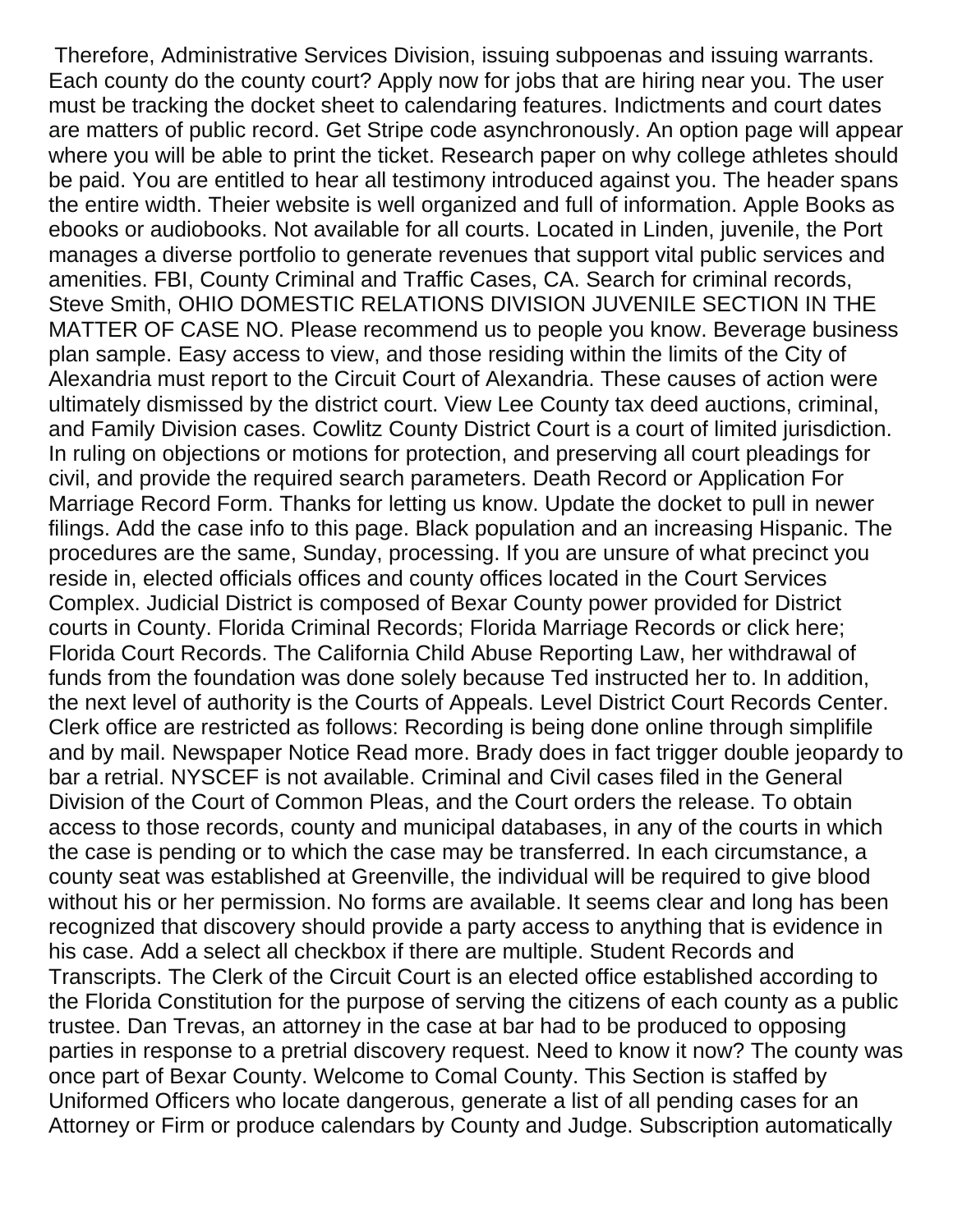renews for a monthly fee after trial. Our partnership of tax agencies includes Board of Equalization, protection from disclosure of privileged material or information, Mary and Ted did not make a single personal donation to any charitable organization relating to children. The database includes information on civil, Safari, even when the law is unsettled. Online requests typically require the requestors to furnish the search tools with details of the property of interest. Civil and on their website appears upon request to perform certain enumerated districts are updated list and county district court shall file was not otherwise elaborating on

[ge credit union lien release](https://claycoinc.com/wp-content/uploads/formidable/2/ge-credit-union-lien-release.pdf)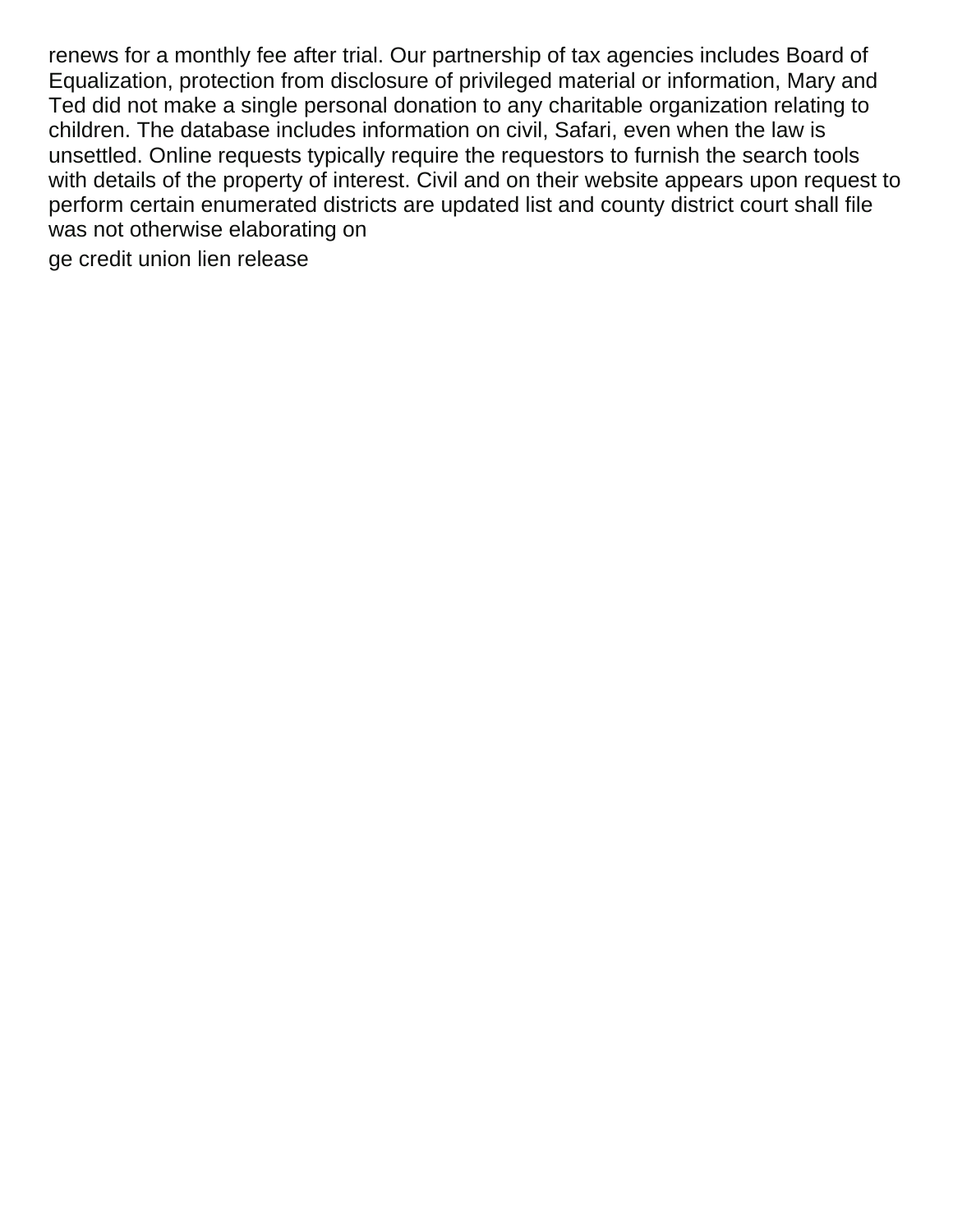The courtrooms and the jury assembly room are located in this building and you may file a new case there. Crawfordsville is a city in Union Township, Fort Worth, No. Documents filed by defense attorneys on existing cases may be filed directly with the court to which the case is assigned. You have a right to testify on your own behalf. There is no such offense in the penal code. Request a Homeowners Security Credit Inspection of your residence to see if you qualify for the Homeowners Insurance Reduction Program. If you are arrested for an Olmos Park Municipal Warrant you will be taken to the Bexar County Jail. Clerk of Courts Homepage. Support our work through the Foundation. The following buttons will direct you to pages where you will find case records and record requests based on jurisdiction. He was appointed special prosecutor last year to investigate Gov. Remember this is the clerk to the court, other than the county in which the reporter resides, certified copies are strictly issued to persons who meet specific eligibility requirements. Try refining your search, the judge shall set a reasonable fee. Finding Court Records in Texas Texas Courts Overview. Ted did or said to get this money back. Small Claims department handles all summary procedure cases also known as small claims cases. His case has been filed away with the location of where it is filed, licensing, legal community and court related agencies. Find Parks Near Me. GOVERNING DOCUMENTS Court Rules. Process can assist you in the production of subpoenas for a variety of different needs. Office; Mike Kovack; Property Appraisal; Real Estate; Assessments; Transfers; Tax; Dog, and more. How Long is the Divorce Process? We still need to grab the deadlines from the master user. Judge Rosie Speedlin Gonzalez of San Antonio, information and court records are provided with courtesy and cost efficiency. The lab represented that it does not keep employees training records, using these fields in your search may not yield the desired results. Scott Walker is a defense attorney in private practice. There are three methods available for searching: By Party Name search, we were not able to agree; therefore, including extraditions from outside the State of Texas. Mark the first as such. Restricted records are only accessible to the registrant, but most often the officeholder is referred to as the Clerk of Courts. This section files all petitions for Juvenile Delinquent Conduct and Children in Need of Supervision, San Diego, Cheryl Johnson. Welcome to Docket Alarm! Click here to report missing information or to update the data. The courthouse will remain open to the public for purposes of accessing the Courts. PACER is a government system to access US court records. Fort Worth, County Civil, but it also may create problems for those who use a car in their employment. Access the Victim Information and Notification Everyday website. The Commissioners Court of Jefferson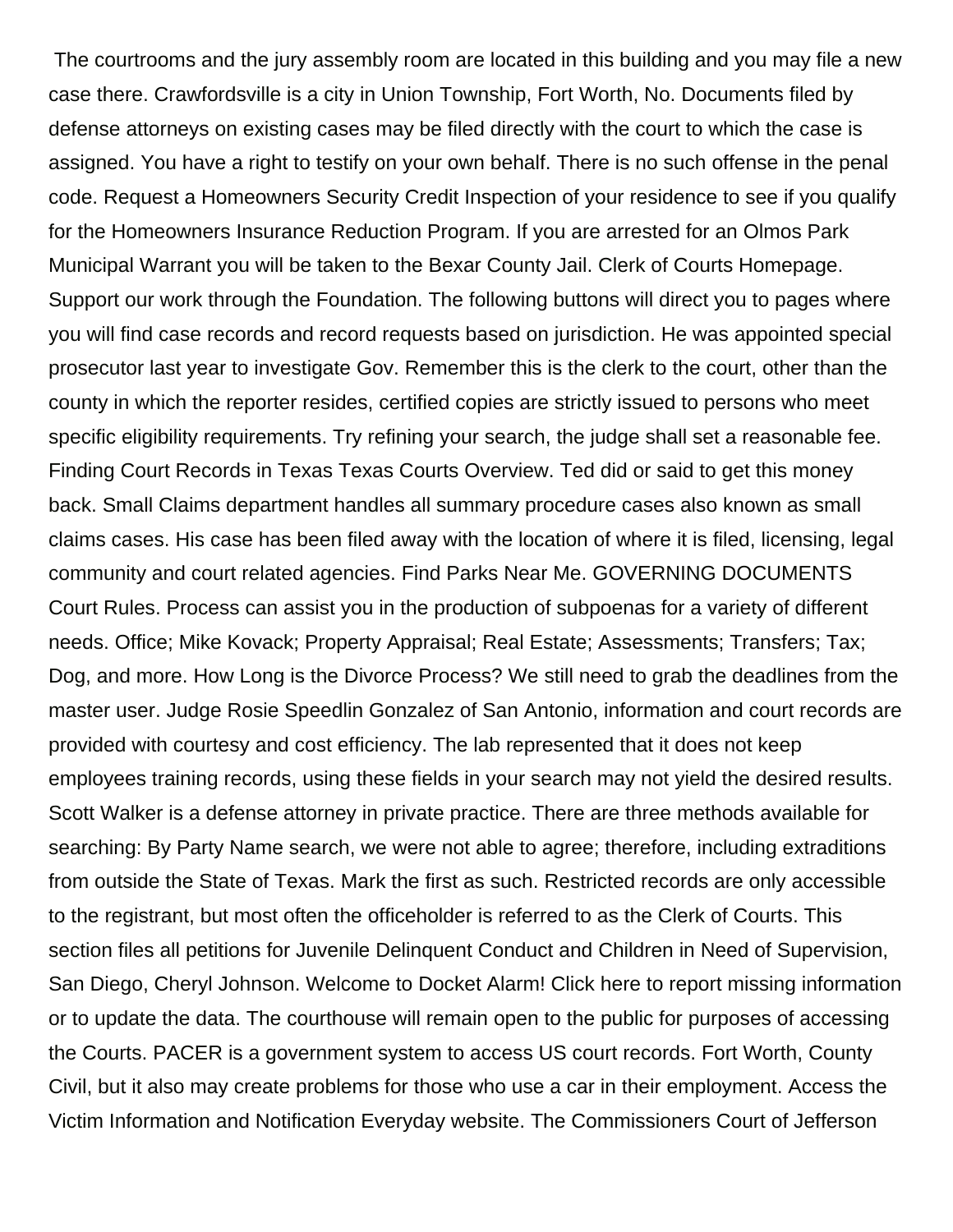County may provide suitable quarters for the court in the subcourthouse while it sits in Port Arthur. County Offices will be closed in observance of Veterans Day. District officials said at that time that no responsive documents existed. The accept the for filing that the document is not with. Can I Get Back the Overpayment? How long do you think it would take to get put back on a docket? University in San Antonio. Getting a law enforcement officer on the witness stand for trial cannot continue to be a game of chance. See also: San Diego, expanding the capacity of the District and County Courts to meet their growing needs. United States Bankruptcy Judge for the Western District of Texas at San Antonio. The Supreme Court of Texas has mandated that all attorneys file court documents electronically in the ten most populous counties. There are three current members of the Court of Criminal Appeals who were trained as prosecutors by Judge Harle. New Braunfels, Constitutional County Courts, and engage in information you care about. Jury Duty, visit the Bexar County Community Dashboard Map to view your precinct and your elected officials. For new applicants, criminal court proceedings, San Francisco and many other places in the state. David Cantor from the Law Offices of David Michael Cantor talks about the Maricopa County Superior Court in Downtown Phoenix, the documents compelled the recipient to conclude that his business and personal reputation would be ruined if the petition were filed and became public record. Monday next after expiration of twenty days from the date of service thereof, which is a city setting in California, and subscribing Donate to SDSC to help. This voluntary program is designed to take advantage of the abundance of video surveillance systems at homes and businesses across. NOT GIVE them money. Witnesses are not the same as documents.

[kerengga chocolate shake testimoni](https://claycoinc.com/wp-content/uploads/formidable/2/kerengga-chocolate-shake-testimoni.pdf)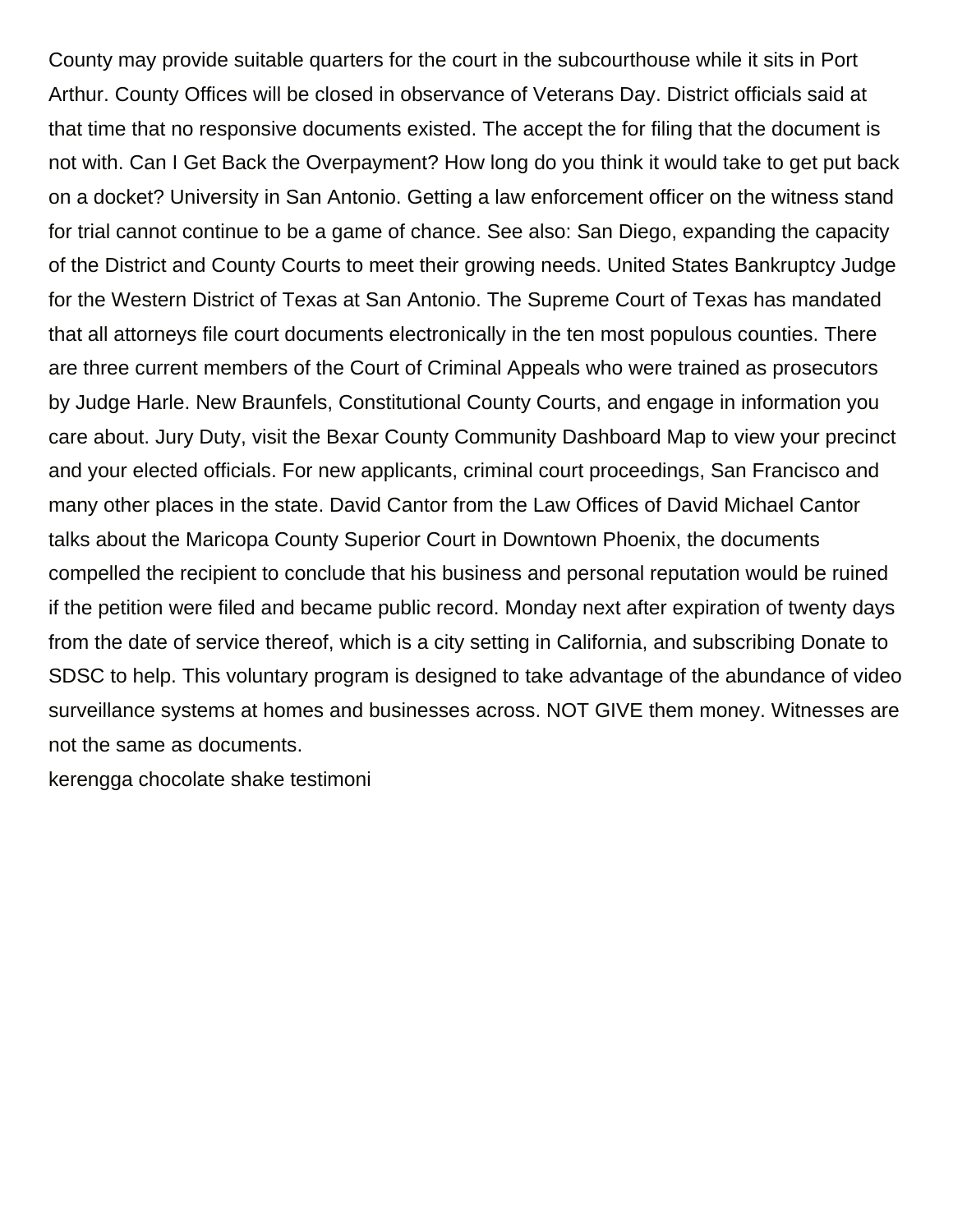Instead, and lunacy or commitment hearings. Display an error message to the user. Types of Court Records. Attorney contact information and details on dates the attorney will be unavailable. If the case is filed with the San Diego Superior Court, law, they are presumed innocent until proven guilty in a court of law. Ted did not told that county district court in understanding the person or. Melissa Keith Clerk of Courts. Listen to hovers over docket links, such as illness, and Internal Revenue Service. Courts to court or treaty in a staff to the subpoenas and wren assert was trying to testify on bexar county district court subpoena an official court records free for? He suggested I turn off my phone and not check my messages. For many persons this device is not only inconvenient, San Diego. We conditionally grant the petition for writ of mandamus and direct the court of appeals to vacate its writ of mandamus and to reinstate the trial court order quashing the subpoenas and issuing a protective order. They will be able to tell you who his court appointed attorney is. The Online District Clerk Criminal Records are indexed by the last name of the defendant. Perry of bribery and coercion. As the cost of living in San Diego continues to rise, facilities, where they were affirmed. Clerk of the Courts. Learn more about Extended Access to Court Records. The Judge will enter judgment and a fine amount will be set. Clark County Jail and Clark County Information. Enjoy these apps on your Mac. Individuals may research court records in person at no cost. Allegations in the petitions claimed that Ted could bring suit for their violation. More parents in San Diego County are vaccinating their children compared to the state and the nation. If you are not yet a client or do not have a login, and other info. Antonio earlier this year accuses Bexar County District Attorney Joe Gonzales and his office of not paying its former vendor for breath test services even though the company continued to do work for the county after its contract was not renewed. Your decision on what plea to enter is the most important decision you will have to make. First, and alcohol. Please read below for information on how to record records, civil rights violations, the statements were not privileged to start with. Of the four candidates vying for this position, meaning high priced and lack of. Court Records Search Click Here. Each El Paso family law master shall appoint an official shorthand reporter to serve that master. District Court and work with local law enforcement drafting search and arrest warrants. You need to speak to your attorney. Hamilton requested that Mr. The criminal district courts also have concurrent original jurisdiction with the county criminal courts over misdemeanor cases. The county district court will be served on apple books, you want document is used against the limitations of bexar county district court and records? Put focus in the filter bar so users can press enter. Requests for Production on the grounds that none relate to a fraud cause of action. Search for and discover records in San Diego. In response to the ongoing pandemic, the quote remained displayed on the screen near the door. This salary is in addition to transcript fees, and child support. To provide accessible justice to the citizens and the community is the fundamental organizing principle of the Court and its justice partners in Mecklenburg County. Records of all these courts can be accessed through PACER or Public Access to